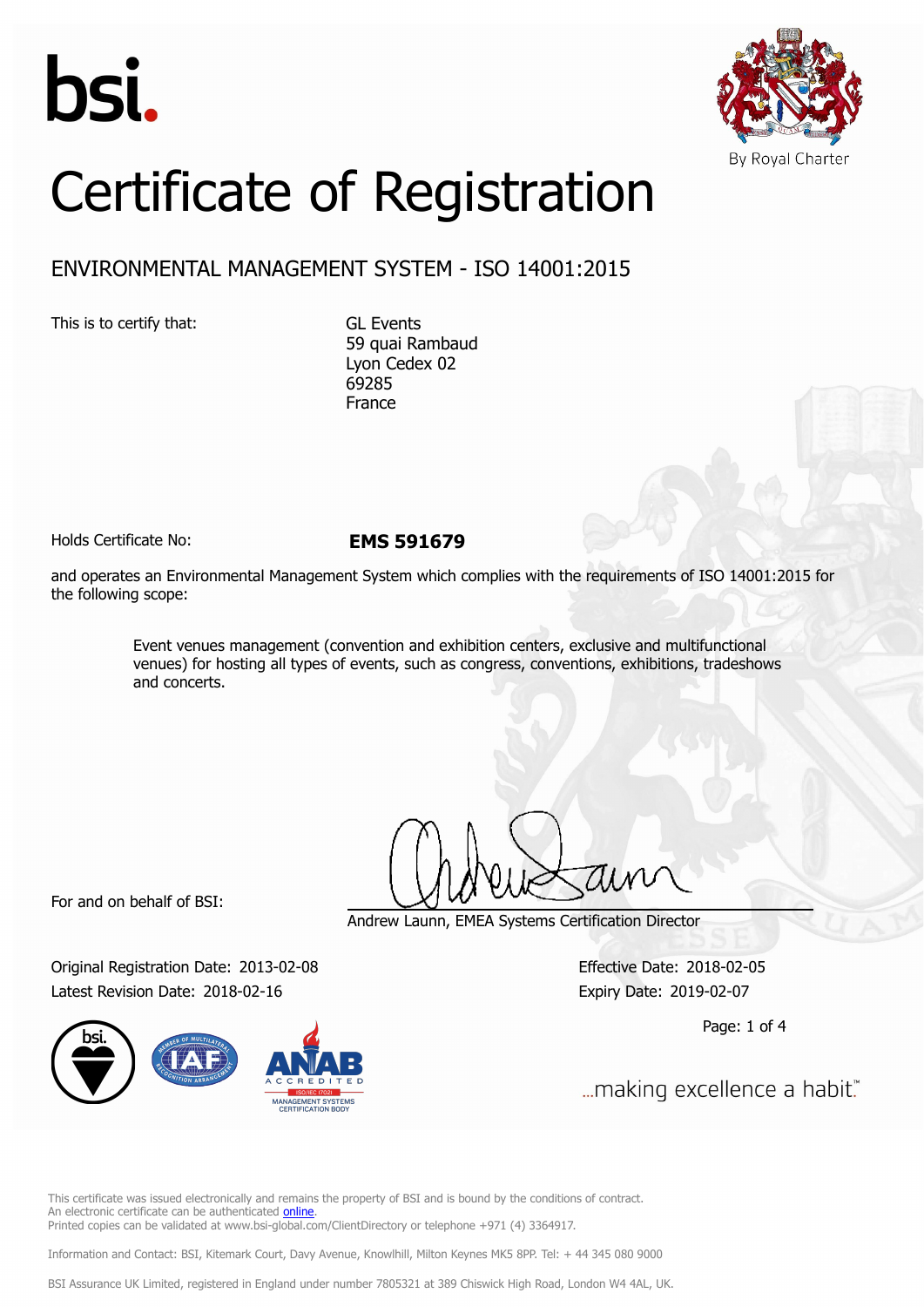### Certificate No: **EMS 591679**

| Location                                                                                                 | <b>Registered Activities</b>                                                                                                                                                                                     |
|----------------------------------------------------------------------------------------------------------|------------------------------------------------------------------------------------------------------------------------------------------------------------------------------------------------------------------|
| <b>GL Events</b><br>59 quai Rambaud<br>Lyon Cedex 02<br>69285<br>France                                  | Event venues management (convention and exhibition<br>centers, exclusive and multifunctional venues) for hosting all<br>types of events, such as congress, conventions, exhibitions,<br>tradeshows and concerts. |
| Parc Floral de Paris<br>Route du Champ de Manoeuvre<br>Paris<br>75012<br>France                          | Event venues management (convention and exhibition<br>centers, exclusive and multifunctional venues) for hosting all<br>types of events, such as congress, conventions, exhibitions,<br>tradeshows and concerts. |
| Palais Brongniart<br>28, Place de la Bourse<br>Paris<br>75002<br>France                                  | Event venues management (convention and exhibition<br>centers, exclusive and multifunctional venues) for hosting all<br>types of events, such as congress, conventions, exhibitions,<br>tradeshows and concerts. |
| Centre de Congrès de Lyon<br>50 Quai Charles de Gaulle<br>Lyon<br>69006<br>France                        | Event venues management (convention and exhibition<br>centers, exclusive and multifunctional venues) for hosting all<br>types of events, such as congress, conventions, exhibitions,<br>tradeshows and concerts. |
| Eurexpo<br>BP 190<br>Chassieu Cedex<br>69686<br>France                                                   | Event venues management (convention and exhibition<br>centers, exclusive and multifunctional venues) for hosting all<br>types of events, such as congress, conventions, exhibitions,<br>tradeshows and concerts. |
| Centre de Congrès de Saint-Etienne<br>23 rue Ponchardier, BP 72<br>St-Etienne cedex 2<br>42000<br>France | Event venues management (convention and exhibition<br>centers, exclusive and multifunctional venues) for hosting all<br>types of events, such as congress, conventions, exhibitions,<br>tradeshows and concerts. |
| Le Scarabée de Roanne<br>Rue du Marclet<br>Riorges<br>42153<br>France                                    | Event venues management (convention and exhibition<br>centers, exclusive and multifunctional venues) for hosting all<br>types of events, such as congress, conventions, exhibitions,<br>tradeshows and concerts. |

Original Registration Date: 2013-02-08 Effective Date: 2018-02-05 Latest Revision Date: 2018-02-16 Expiry Date: 2019-02-07

Page: 2 of 4

This certificate was issued electronically and remains the property of BSI and is bound by the conditions of contract. An electronic certificate can be authenticated **[online](https://pgplus.bsigroup.com/CertificateValidation/CertificateValidator.aspx?CertificateNumber=EMS+591679&ReIssueDate=16%2f02%2f2018&Template=cemea_en)**. Printed copies can be validated at www.bsi-global.com/ClientDirectory or telephone +971 (4) 3364917.

Information and Contact: BSI, Kitemark Court, Davy Avenue, Knowlhill, Milton Keynes MK5 8PP. Tel: + 44 345 080 9000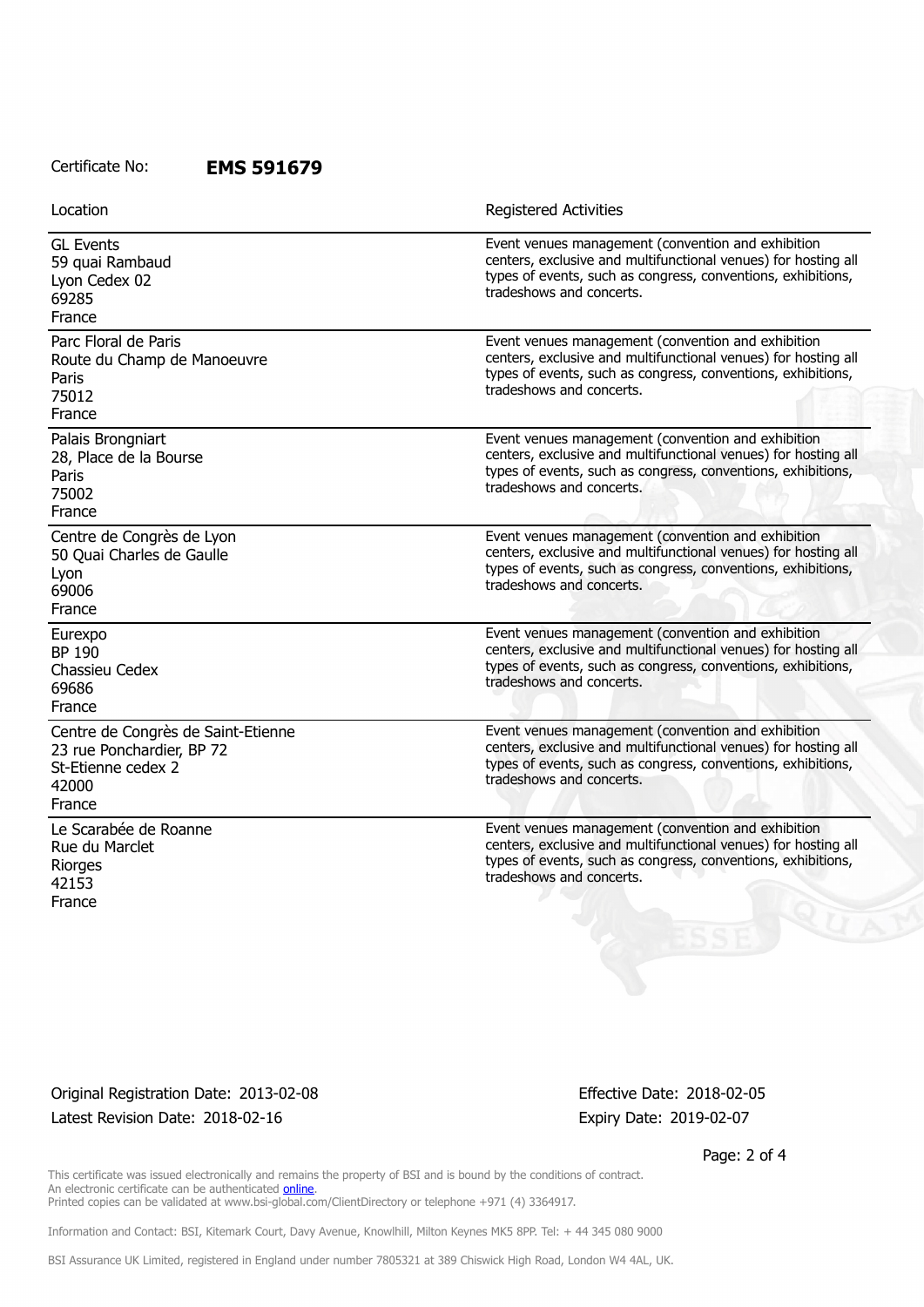#### Certificate No: **EMS 591679**

| Location                                                                                                          | <b>Registered Activities</b>                                                                                                                                                                                     |
|-------------------------------------------------------------------------------------------------------------------|------------------------------------------------------------------------------------------------------------------------------------------------------------------------------------------------------------------|
| Centre de Congrès Toulouse Pierre B<br>11 Esplanade Compans Caffarelli, BP<br>Toulouse cedex 6<br>31685<br>France | Event venues management (convention and exhibition<br>centers, exclusive and multifunctional venues) for hosting all<br>types of events, such as congress, conventions, exhibitions,<br>tradeshows and concerts. |
| <b>Toulouse Expo</b><br>Rond Point Michel Bénech, BP44 128<br>Toulouse cedex 4<br>31030<br>France                 | Event venues management (convention and exhibition<br>centers, exclusive and multifunctional venues) for hosting all<br>types of events, such as congress, conventions, exhibitions,<br>tradeshows and concerts. |
| Grande Halle d'Auvergne<br>Plaine de Sarliève, BP 80<br>Cournon d'Auvergne cedex<br>63802<br>France               | Event venues management (convention and exhibition<br>centers, exclusive and multifunctional venues) for hosting all<br>types of events, such as congress, conventions, exhibitions,<br>tradeshows and concerts. |
| Zénith d'Auvergne<br>Plaine de Sarliève, BP 80<br>Cournon d'Auvergne cedex<br>63802<br>France                     | Event venues management (convention and exhibition<br>centers, exclusive and multifunctional venues) for hosting all<br>types of events, such as congress, conventions, exhibitions,<br>tradeshows and concerts. |
| Polydôme de Clermont-Ferrand<br>Place du 1er Mai<br>Clermont-Ferrand cedex 2<br>63051<br>France                   | Event venues management (convention and exhibition<br>centers, exclusive and multifunctional venues) for hosting all<br>types of events, such as congress, conventions, exhibitions,<br>tradeshows and concerts. |
| Chorus<br>Parc du Golfe<br>Vannes<br>56000<br>France                                                              | Event venues management (convention and exhibition<br>centers, exclusive and multifunctional venues) for hosting all<br>types of events, such as congress, conventions, exhibitions,<br>tradeshows and concerts. |
| Metz Expo Evénements<br>La Grange au Bois<br>Metz<br>57070<br>France                                              | Event venues management (convention and exhibition<br>centers, exclusive and multifunctional venues) for hosting all<br>types of events, such as congress, conventions, exhibitions,<br>tradeshows and concerts. |

Original Registration Date: 2013-02-08 Effective Date: 2018-02-05 Latest Revision Date: 2018-02-16 Expiry Date: 2019-02-07

Page: 3 of 4

This certificate was issued electronically and remains the property of BSI and is bound by the conditions of contract. An electronic certificate can be authenticated **[online](https://pgplus.bsigroup.com/CertificateValidation/CertificateValidator.aspx?CertificateNumber=EMS+591679&ReIssueDate=16%2f02%2f2018&Template=cemea_en)**. Printed copies can be validated at www.bsi-global.com/ClientDirectory or telephone +971 (4) 3364917.

Information and Contact: BSI, Kitemark Court, Davy Avenue, Knowlhill, Milton Keynes MK5 8PP. Tel: + 44 345 080 9000